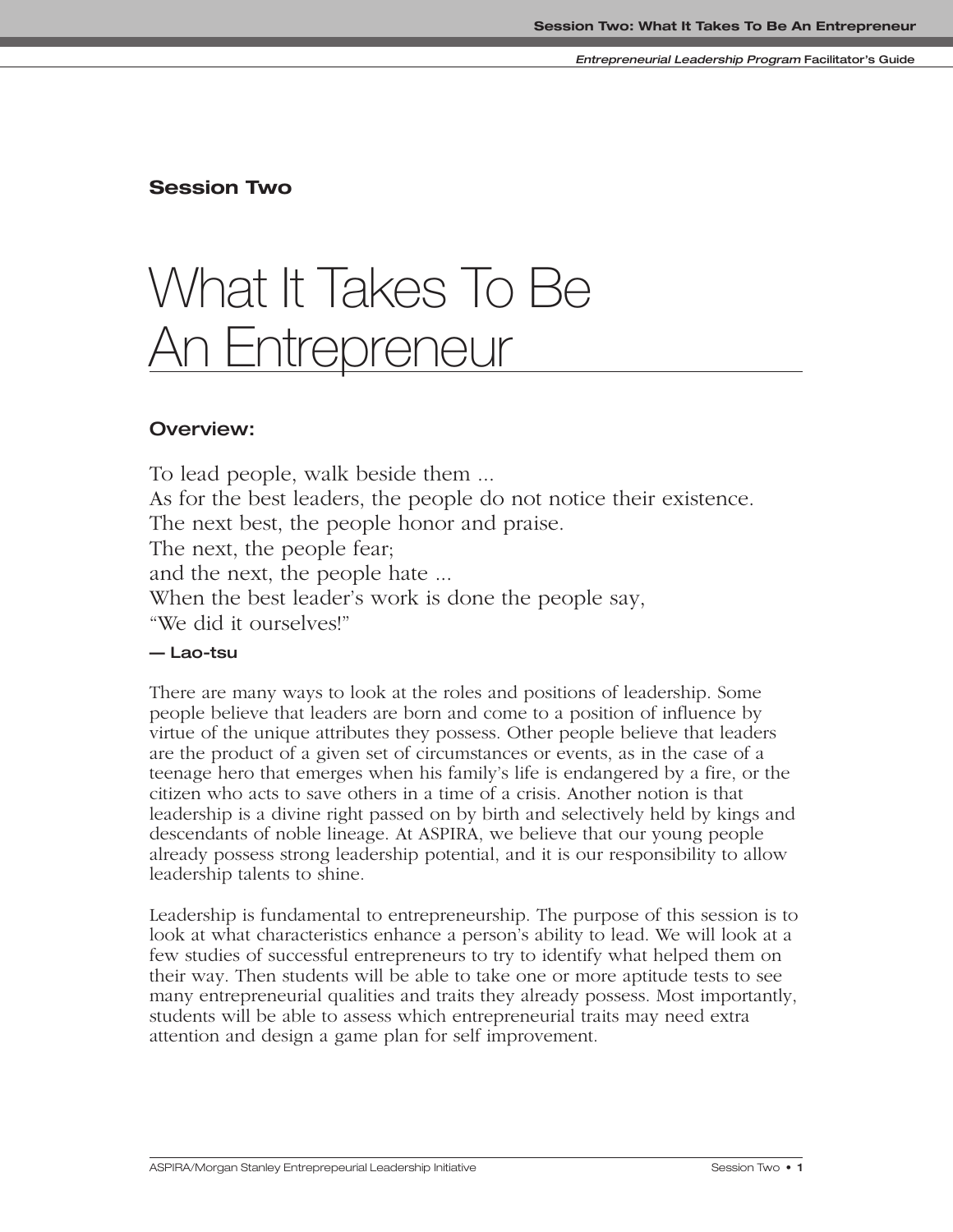**Session Goals:** Identify shared traits between leaders and entrepreneurs. Review some of the common stereotypes about business leaders and entrepreneurs. Assess your own entrepreneurial personality. Discuss leadership qualities and the path to developing an entrepreneurial personality.

|  | Section activities at a glance: |  |  |
|--|---------------------------------|--|--|
|--|---------------------------------|--|--|

|                      | <b>Suggested Activities</b>                                                                         |    | Objective                                                                                                                                                                                        |
|----------------------|-----------------------------------------------------------------------------------------------------|----|--------------------------------------------------------------------------------------------------------------------------------------------------------------------------------------------------|
| presentation         | 2.1 Presentation:<br><b>Traits of an Entrepreneur</b><br>and Myths about<br>Entrepreneurship        | 10 | Introduce students to some of the<br>common traits associated with<br>entrepreneurs.                                                                                                             |
| esentation           | 2.2 Presentation:<br>Myths about<br>Entrepreneurship                                                | 10 | Dispel common myths about<br>successful business owners.                                                                                                                                         |
| interaction          | 2.3 Interaction $-$<br>Assessing and<br><b>Strengthening Your</b><br>Entrepreneurial<br>Personality | 20 | After performing an individual<br>assessment of entrepreneurial<br>traits and skills, discuss ways to<br>identify weaknesses and develop<br>leadership skills.                                   |
| discussion           | 2.4 Class Discussion:<br><b>Review background</b><br>research, current<br>events and case studies   | 10 | Solicit input from students on<br>what they have observed about<br>leadership in entrepreneurship in<br>the news.                                                                                |
| book talk            | 2.5 Class Discussion:<br><b>Background Reading</b>                                                  | 25 | Discuss this week's assigned text.<br>Review the major lessons and<br>answer any questions. Determine<br>how students can put the<br>information to use for their own<br>entrepreneurship plans. |
| presentation         | 2.6 OPTIONAL: Planning<br><b>Session for Course</b>                                                 | 20 | Present research about course<br>activities. Vote on activity<br>preferences and schedule. Assign<br>student sponsors for activities and<br>other course logistics.                              |
| $\bullet$<br>preview | 2.7 Session III<br>Preview and<br><b>Assignments</b>                                                | 5  | Provide overview of next session's<br>topic. Clarify time and meeting<br>place of next activity. Assign<br>background reading.                                                                   |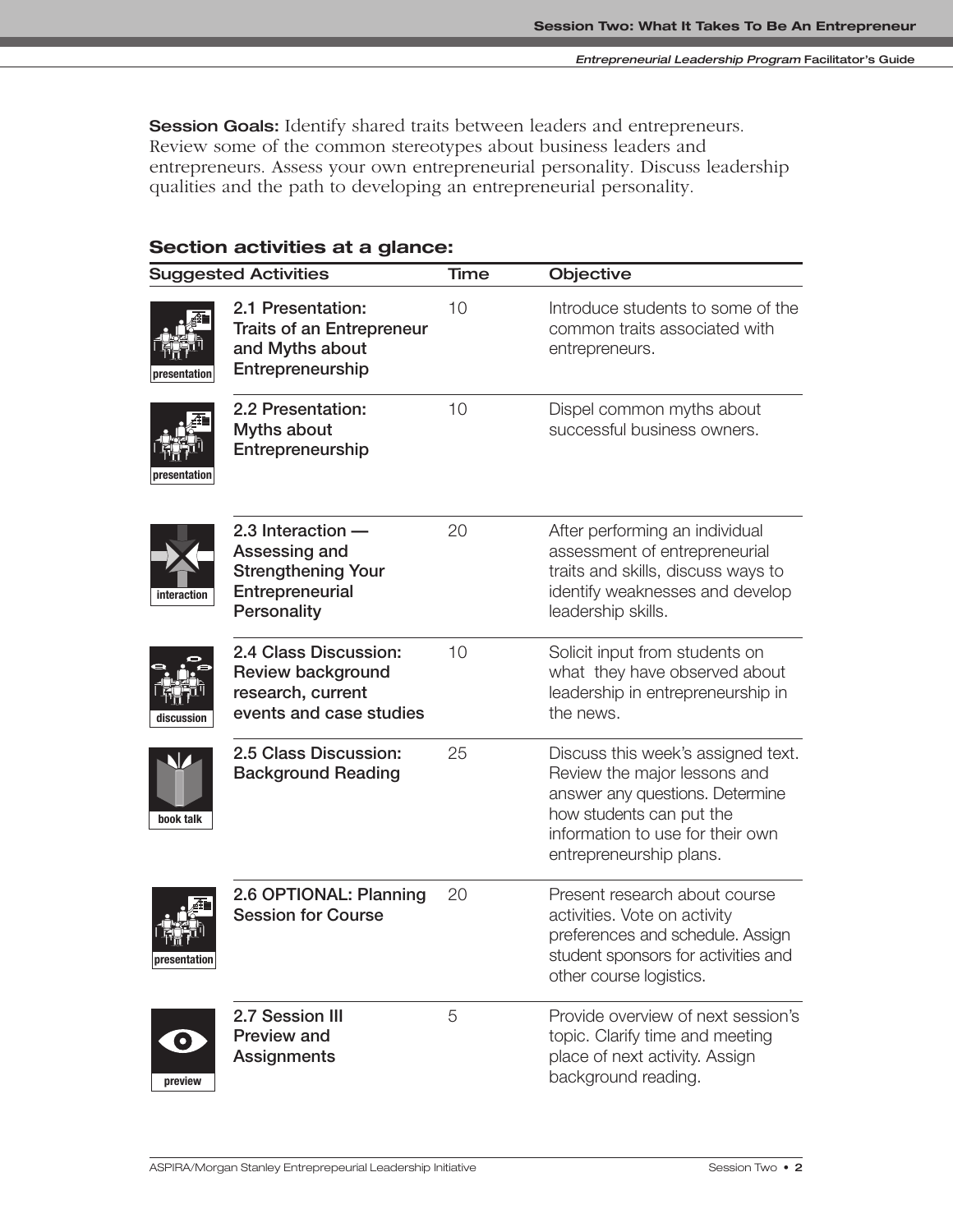

# **Activity 2.1: Presentation: Traits Of An Entrepreneur**

**Time:** 20 minutes

**Purpose:** Introduce students to some of the common traits associated with entrepreneurs.

**Materials Needed:** Chalkboard, overhead and transparencies, or flip chart, **participant handouts.** 

### **Facilitator Presentation — Discussion Notes:**

(Encourage students to follow along on their handouts)

Aspira believes that leadership involves a set of characteristics and skills that allow a person to use him/herself in such a way as to influence others, to provide a vision and direction that others are willing to follow, and a personality and way of relating so that others are willing to accept his/her direction. We further believe that leadership skills can be learned. These include such skills as selfconfidence, influencing others, and conveying and communicating ideas effectively. Although these skills are teachable, we recognize that certain characteristics may be inherent in a person's personality and may determine how effective and successful he/she will be in actually developing and employing leadership skills.

Entrepreneurs often possess many leadership qualities that you may already be familiar with, and some that are new. The list below contains some common traits of entrepreneurs:

- Tolerance for uncertainty and change
- Ability to create the illusion of stability
- Ability to deal with the unexpected
- Attention to detail
- Desire to go against the status quo (how things have always been done)
- Creative and innovative
- Endurance
- Long-term perspective
- Optimistic
- Fun-loving
- Independent

After listing each trait, ask the students how each of these traits is useful when starting a business. Which traits can be learned? Are teenagers more likely to have some of these traits? Why or why not?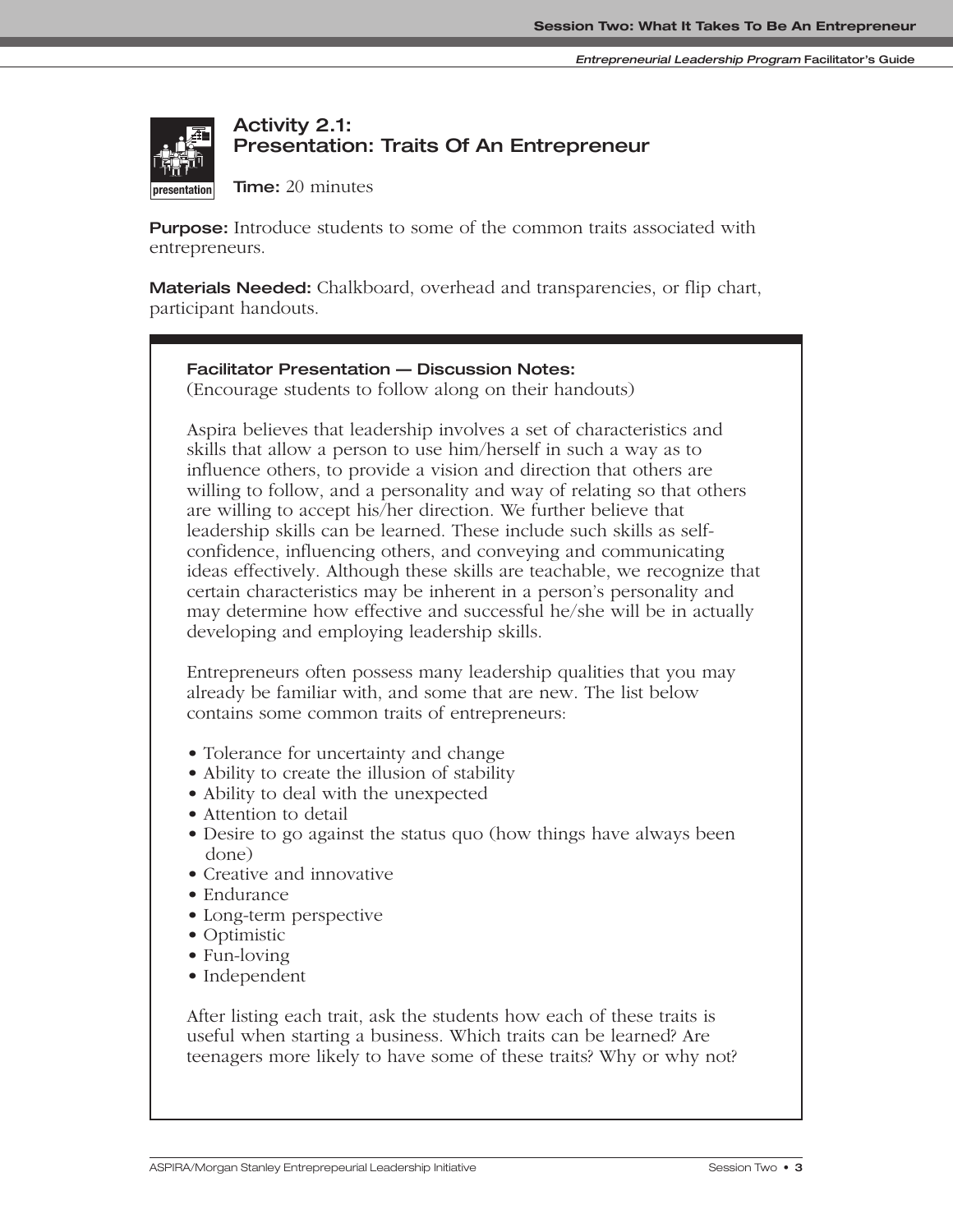

# **Activity 2.2: Presentation: Myths About Entrepreneurship**

**Time:** 20 minutes

**Purpose:** Dispel some of the common myths about successful business owners.

**Materials Needed:** Chalkboard, overhead and transparencies, or flip chart, participant handouts.

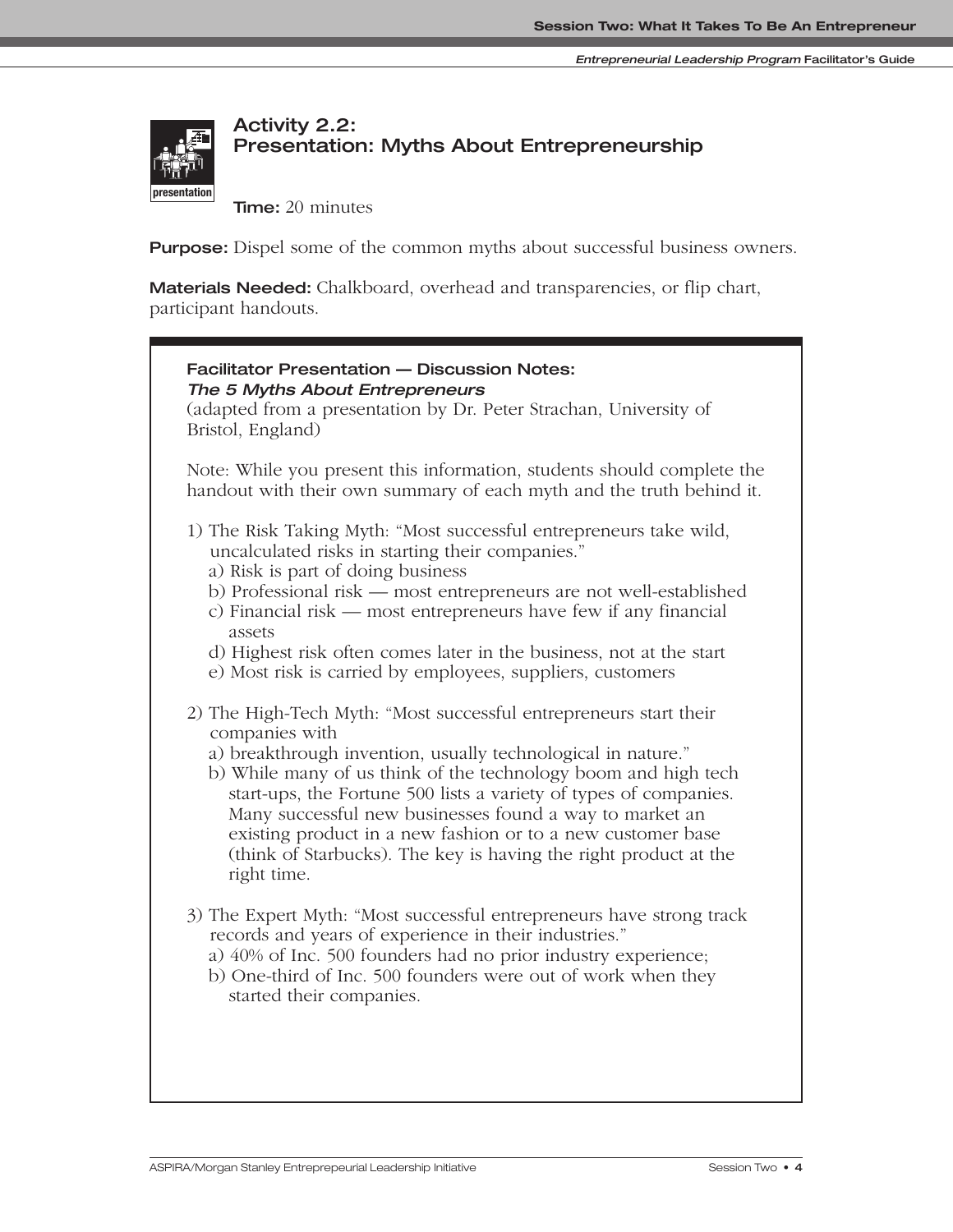#### **Entrepreneurial Leadership Program Facilitator's Guide**

c) Examples: a) Mendiburus brothers of High Point are self taught; b) Steve Wozniak was an "undistinguished" engineer at HP; c) John Fison, CEO of Keltec, an IT and eBusiness solutions company had no background in IT (Note: If students don't know who these people are, ask them to do some research and consider assigning a case study). 4) The Strategic Vision Myth: "Most successful entrepreneurs have a well developed business plan and have researched their ideas before taking action." a) Only 4% of Inc. 500 companies used any sort of system research to develop their business ideas; b) First attempt is often not the product that eventually brings success (but developing the entrepreneurial mindset at the beginning is the most important); 5) The Venture Capital Myth: "Most successful entrepreneurs start their companies with millions in venture capital to develop their idea, buy supplies and hire employees." (Question for class research: what is venture capital?) a) Only 4% of Inc. 500 companies, and less than 1% of all start-up companies in the US, used venture capital; b) Founders of Hotmail failed to secure venture capital despite more than 20 attempts; c) Bill Gates and Paul Allen failed to receive venture capital for Microsoft; Venture capital is dominant in some industries, such as biotechnology. **Discussion:** • What do the myths, and the facts behind them, teach you about your own business plans? **•** Are there other myths or stereotypes that you have heard of or thought about? **•** Do you think myths like these might discourage some people from trying to start a business? • Might this adversely affect minorities or women? **•** Why or why not? **•** Do you think you have what it takes to be an entrepreneur?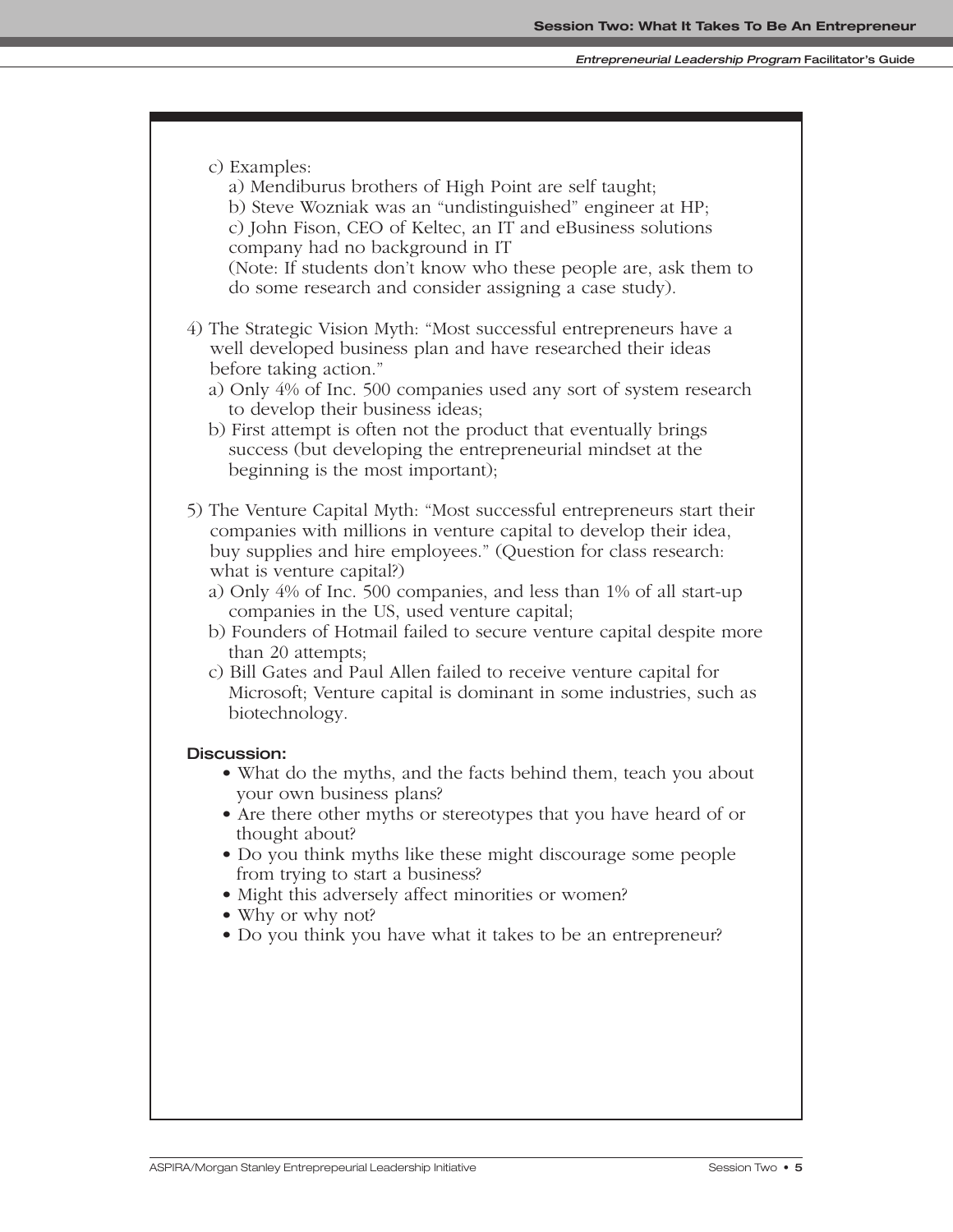

### **Activity 2.3: Interaction — Assessing And Stregthening Your Entrepreneurial Personality**

**Time:** 20 minutes

**Purpose:** After performing an individual assessment of entrepreneurial traits and skills, discuss ways to identify weaknesses and develop leadership skills.

**Materials Needed:** Chalkboard, overhead slides, or flip chart.

### **Steps to cover:**

- 1) Using the Session 2 slides, (Power Point presentation) introduce students
	- to *Test Your Aptitude for* E*ntrepreneurship*.
	- a) Ask students to write down their answers and then self-score after each answer is provided.
	- b) At the end, solicit feedback from the students on how well they performed.
	- c) What answers were surprising? Encouraging? Disappointing?
	- d) How do students plan to use this information?
- 2) There are many other on-line quizzes that the students can use to test their aptitude. Here are a few:
	- a) http://www.onlinewbc.gov/docs/starting/test.html
	- b) http://www.bizmove.com/other/quiz.htm
	- c) http://www.humanmetrics.com/sbp/buspos.htm **(\$3 charge)**
- 3) Poll the students about their results. Determine if you would like to hold a focus group about the validity of these types of tests. Did the students learn something new about themselves? Did the test help them focus on their strengths and weaknesses? What are the positive aspects of using these types of assessments? The negative aspects?
- 4) Review the participant handouts related to leadership with the students. Initiate a short group discussion. Alternatively, divide the students into groups to discuss the various guidelines and respond to the points below or others you have considered:
	- a) Remind students that the focus of the Aspira process is developing leadership skills and becoming a successful team player.
	- b) Would the students characterize any of the leadership guidelines as different from what they have discussed at other Aspira activities?
	- c) Encourage students to think about the first steps toward founding their own business. Which of this advice is the most important at the beginning? Which might be the most difficult to follow? What steps can be taken to follow the advice?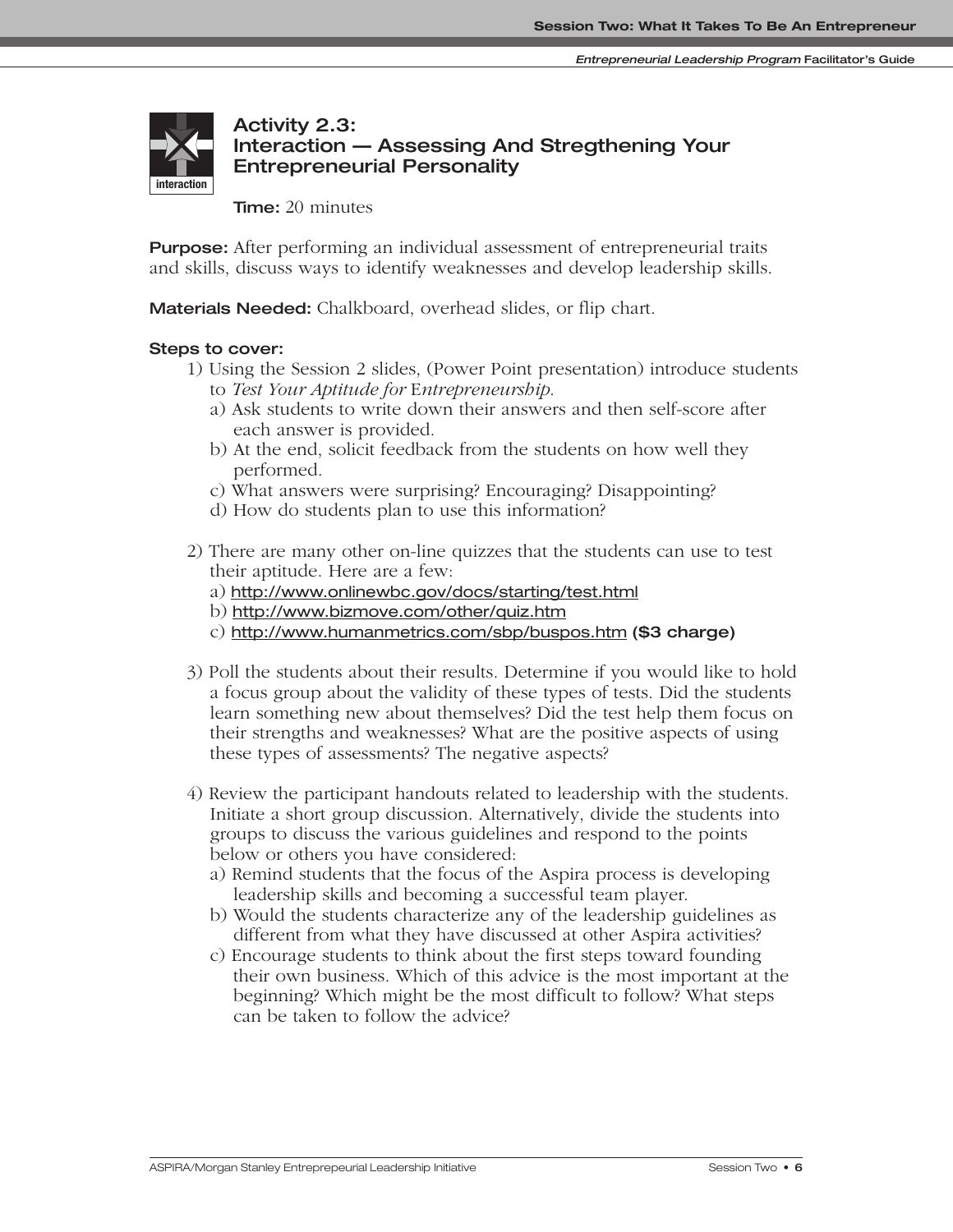- d) Ask students to dedicate space in their journals this week to evaluating how they plan to follow the *Commandments of Leadership*. Remind them to keep reviewing these handouts as they progress through the business experience.
- e) Students should review the *Pillars of Leadership* handout. Facilitate a discussion about which pillar each student feels he or she best represents.
- f) Is it important to have different types of leaders on a business team? Why or why not?
- g) Ask students to remember each other's responses and consider them when forming business teams.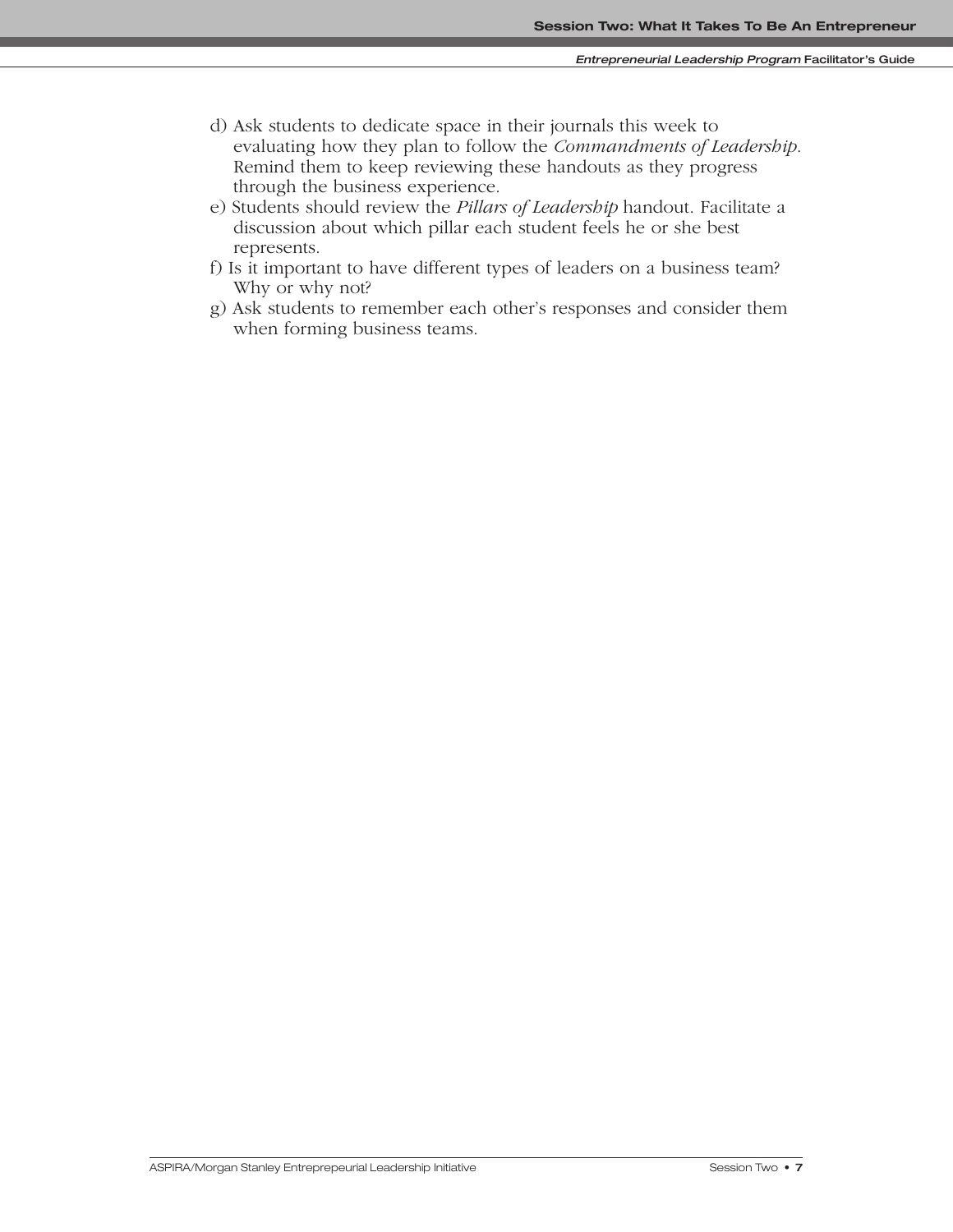

**Activity 1.4: Class Discussion — Research, current events and case studies**

**Time:** 25 minutes

**Purpose:** Solicit input from students on what they have observed about leadership and entrepreneurship over the past week.

**Materials Needed:** Chalkboard, overhead and transparencies, or flip chart; current events articles; journals.

### **Discussion Ideas:**

**presentation discussion**

During a typical *Aspira Business Club* session, a portion of the time should be dedicated to discussing current events. You may have elected to assign a topic based on an upcoming session, or may leave this session open to students' interests. You may wish you use this portion of class to assess the students' current knowledge and opinions about entrepreneurship and business practices in general. Using the feedback, consider ways to tailor the course further to students' interests.



### **Activity 1.5: Discussion Of Background Reading**

**Time:** 25 minutes

**Purpose:** Discuss this week's assigned text. Review the major lessons and answer any questions. Determine how students can put the information to use for their own entrepreneurship plans.

**Materials Needed:** "Book Discussion Notes" found in the *Teaching Entrepreneurship* Guide for whatever text has been assigned as the pre-course reading. Copies of participant handouts.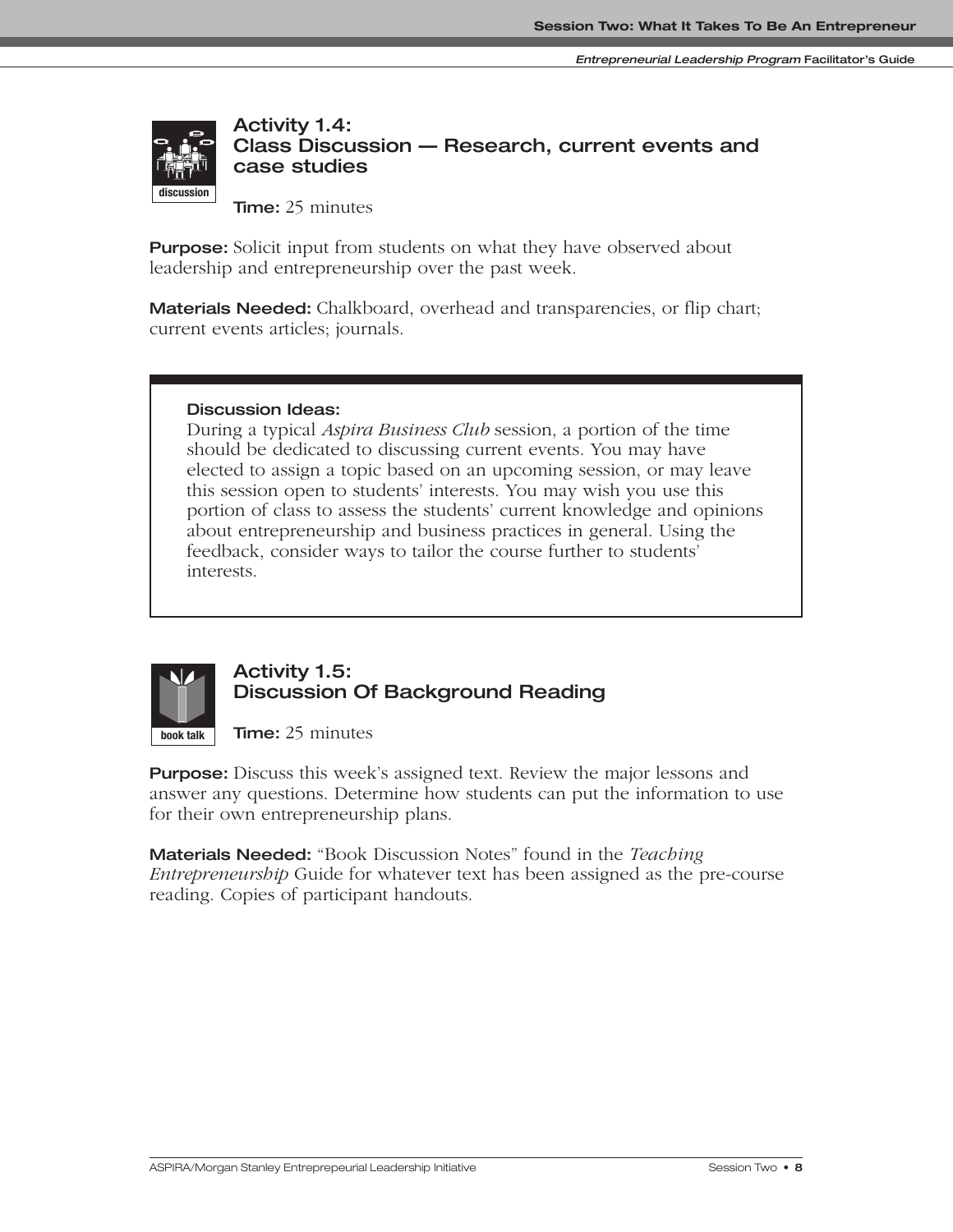

# **Activity 1.6: Planning Session (optional)**

**Time:** 20 minutes

**Purpose:** Present research about course activities. Vote on activity preferences and schedule. Assign student sponsors for activities and other course logistics.

**Materials Needed:** Blank budget sheets and activity lists; calculators; chalkboard or flip chart.

### **Steps to Cover:**

- 1) Ask students to share anecdotes about how they researched the cost of each activity during the past week;
- 2) Ask each student to report on the estimated cost of his or her assigned activity; **interaction**
	- 3) Encourage group participation to determine whether the cost estimate is accurate;
	- 4) Record each activity and its associated cost on the board or flipchart.
	- 5) Students should vote to rank each activity in terms of interest and cost feasibility.
	- 6) Consider discussing possible dates for each activity;
	- 7) Conduct extensive discussion, including voting, to determine which activities the course will participate in;
	- 8) Determine the funding for additional line items, including snacks, books and supplies;
	- 9) Encourage the students to come to a conclusion and vote to accept the budget;
	- 10) Consider assigning overall budget mentors plus activity mentors to make sure that the plan is followed.
	- 11) Congratulate students on accomplishing a challenging and complex task.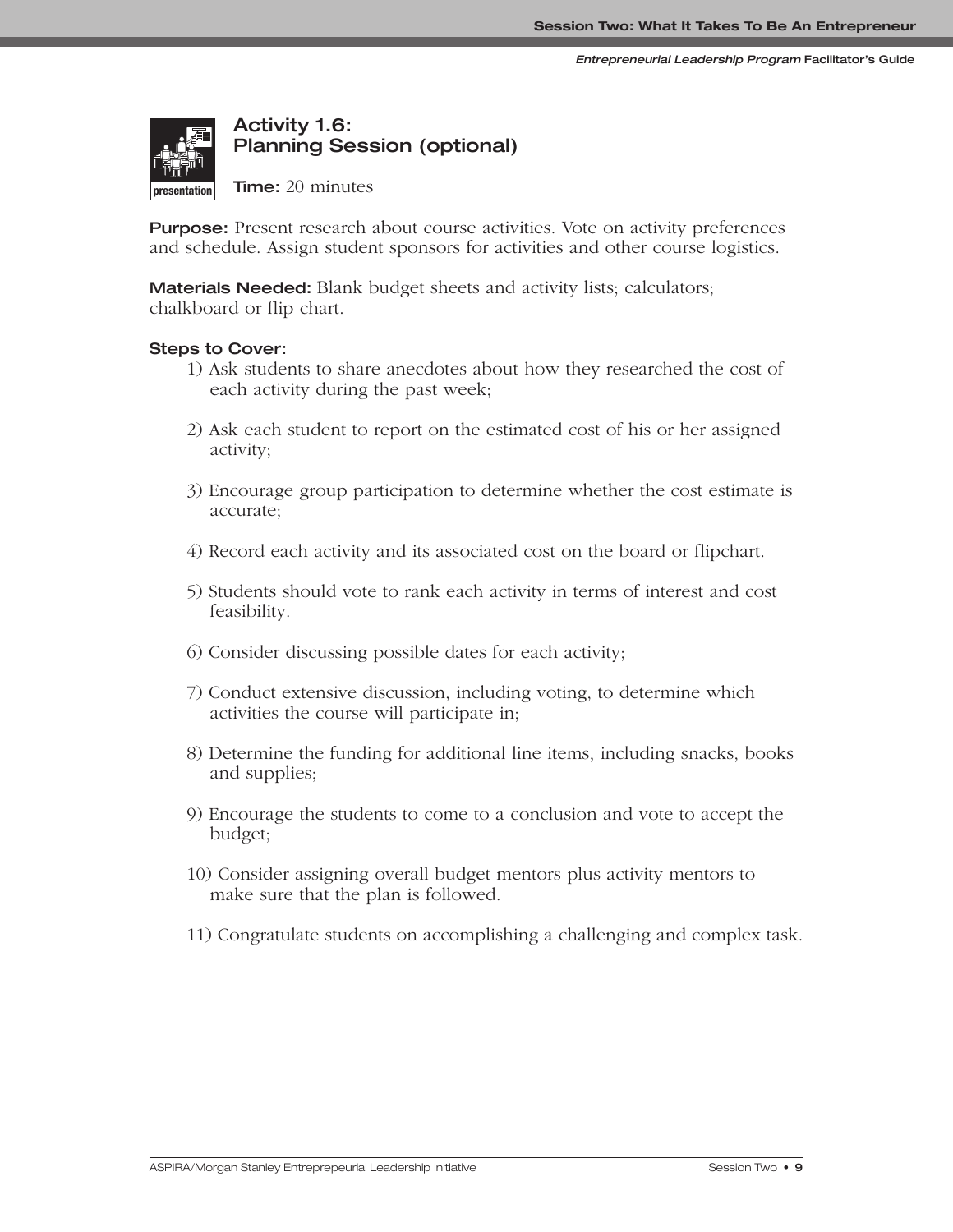#### **Activity 1.7: Assignments & Session 3 Preview**  $\bullet$ **Time:** 5 minutes **preview**

**Purpose:** Provide overview of next session's topic. Clarify time and meeting place of next activity. Assign background reading, journal entry and research topics.

### **Materials Needed:** None

### **Steps to Cover:**

- 1) Using the Objectives section of the Session 3 Facilitator's Guide, preview the topics that will be discussed during the next session.
- 2) Assign students a topic for next week's journal entry.
- 3) Assign the pages or chapters for the next session's book discussion.
- 4) Thank the students for contributing to a successful meeting of the *Aspira Business Club*. Remind them that the process should be participatory and you look forward to their comments and suggestions for the next session.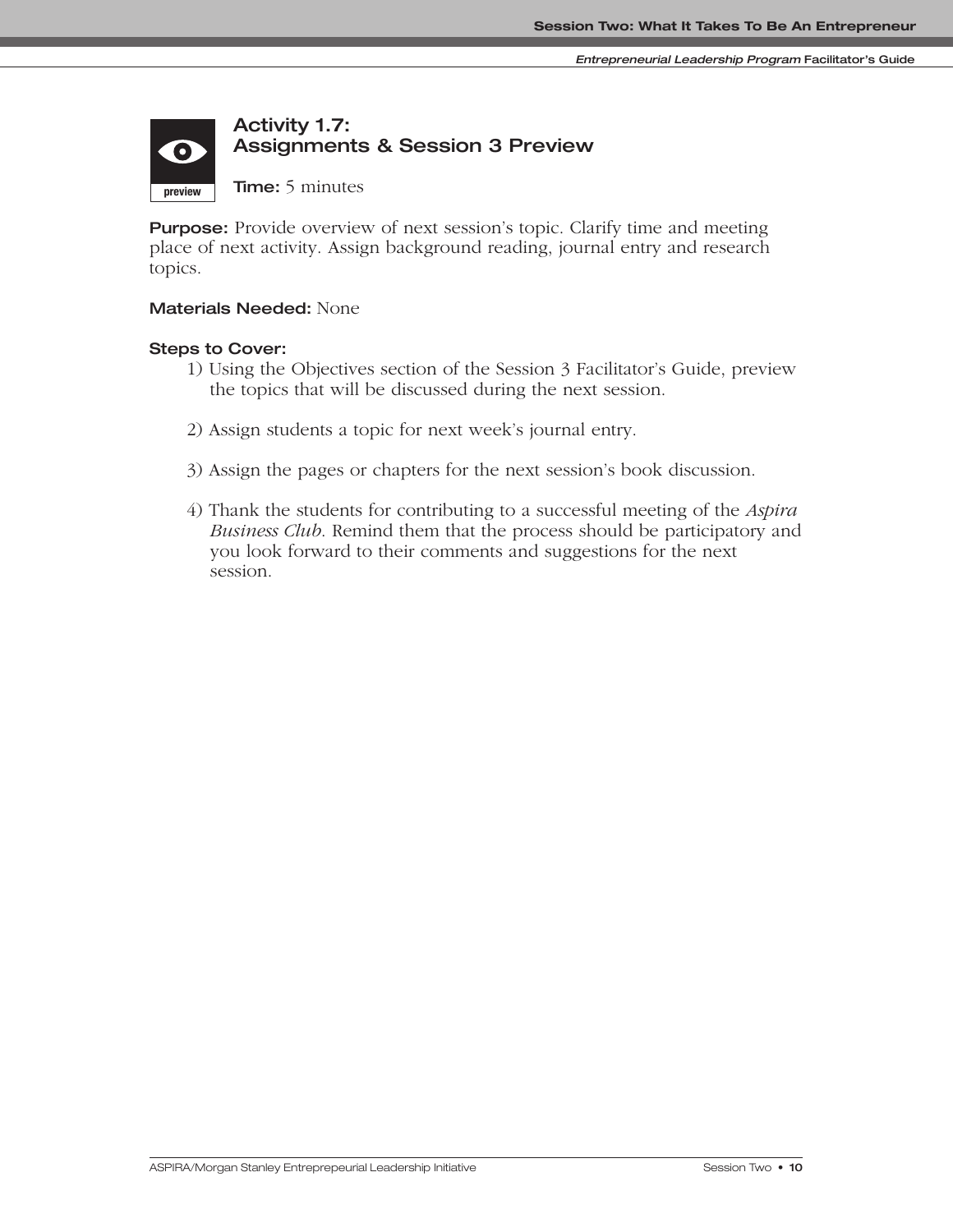#### **Entrepreneurial Leadership Program Facilitator's Guide**

# **Handout 1: Entrepreneurial Traits**

- Vision! = awareness of problems and needs
- Ability to spot opportunities, trends
- Spirit of adventure;
- Strong need to achieve and seek personal accomplishment;
- Self confidence and self reliance;
- Trust in other people;
- Goal orientation;
- Innovativeness, creativity and versatility;
- Persistence;
- Demanding;
- Hard working and energetic;
- Competitive;
- Positive attitude;
- Strong sense of personal awareness;
- Willingness to take initiative;
- Strong sense of commitment;
- Ability to seek out and use feedback;
- Integrity and reliability;
- Patience;
- Ability to deal with failure;
- Leadership;
- Ability to inspire;
- Understanding of different cultures
- Others?

| <u> 1989 - Johann Barn, fransk politik (d. 1989)</u> |  |
|------------------------------------------------------|--|
|                                                      |  |
|                                                      |  |
| <b>B.</b><br><u> 1990 - Johann Barbara, martin a</u> |  |
|                                                      |  |
|                                                      |  |
| C.<br><u>and the state of the state of the state</u> |  |
|                                                      |  |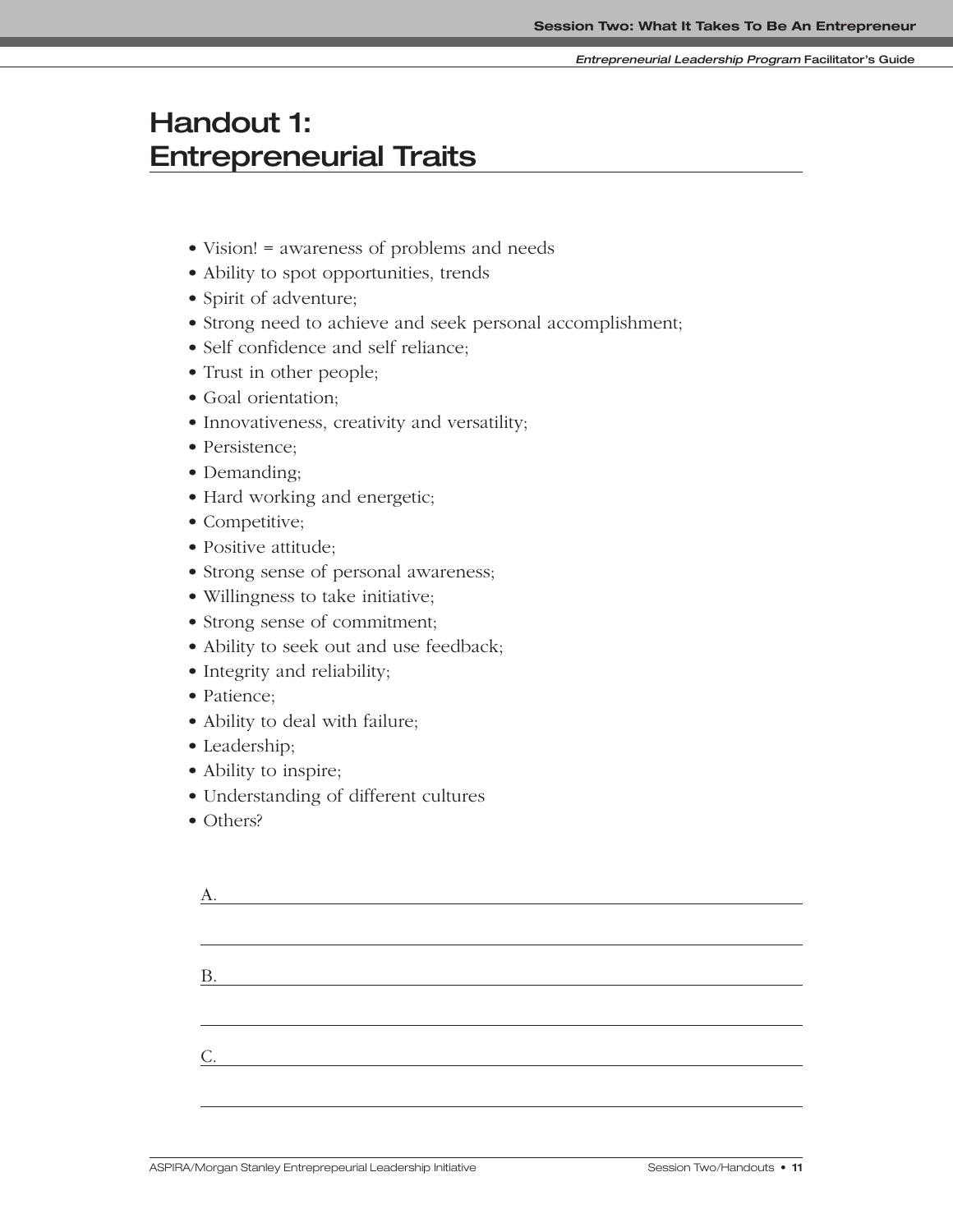# **Self Evaluation Questions:**

1) Which of these traits do you feel you already have?

2) Which traits would you like to work to acquire?

3) What types of decisions or activities could help you develop more entrepreneurial traits?

4) Describe your game plan: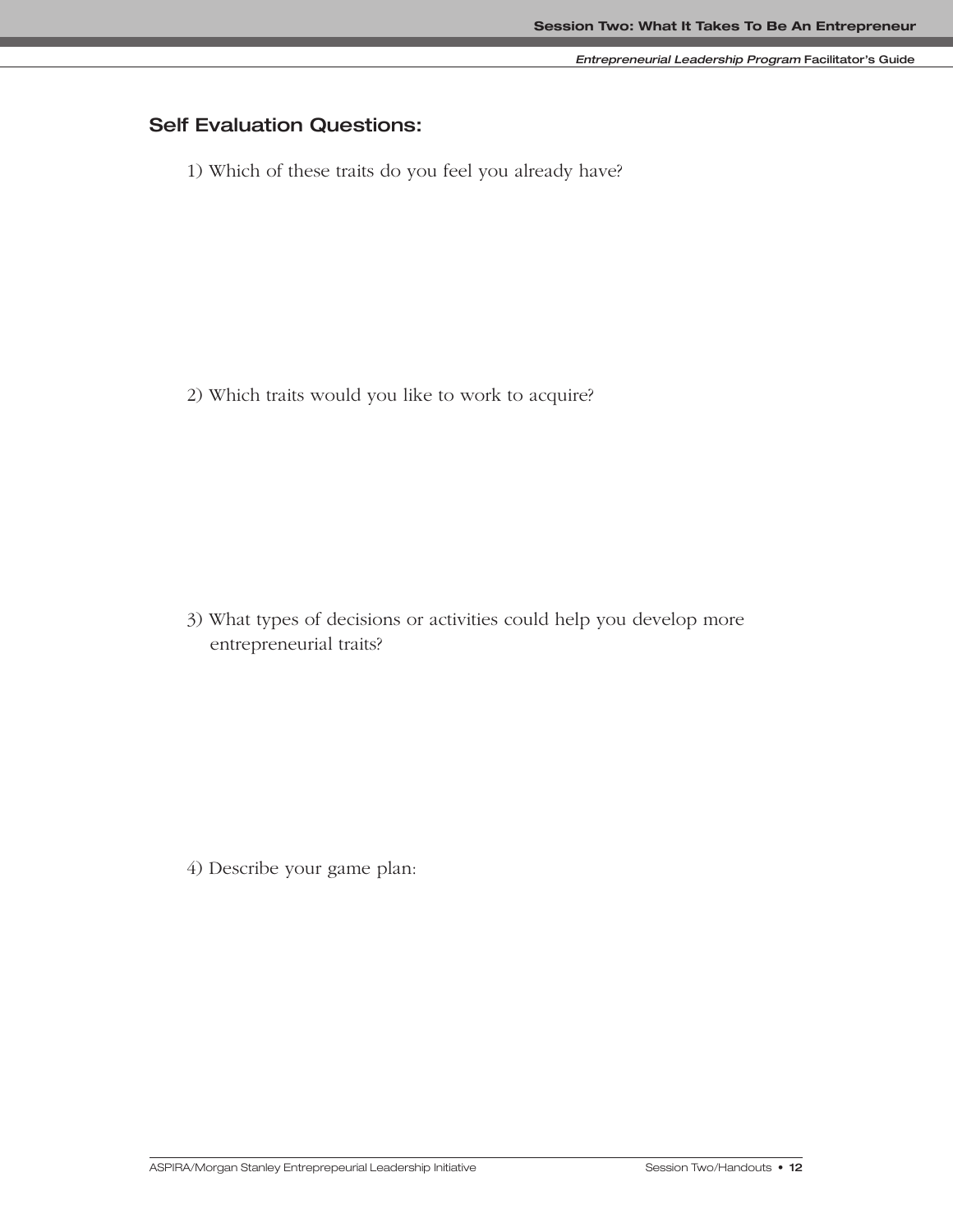# **Handout 2: The 5 Myths About Entrepreneurs**

**(adapted from a presentation by Dr. Peter Strachan, University of Bristol, England)**

- **1) The Risk Taking Myth:** "Most successful entrepreneurs take wild, uncalculated risks in starting their companies." a) Why is this wrong?
- **2) The High-Tech Myth:** "Most successful entrepreneurs start their companies with a breakthrough invention, usually technological in nature."
	- a) Why is this wrong?
- **3) The Expert Myth:** "Most successful entrepreneurs have strong track records and years of experience in their industries." a) Why is this wrong?
- **4) The Strategic Vision Myth:** "Most successful entrepreneurs have a well developed business plan and have researched their ideas before taking action."

a) Why is this wrong?

- **5) The Venture Capital Myth:** "Most successful entrepreneurs start their companies with millions in venture capital to develop their idea, buy supplies and hire employees."
	- a) Why is this wrong?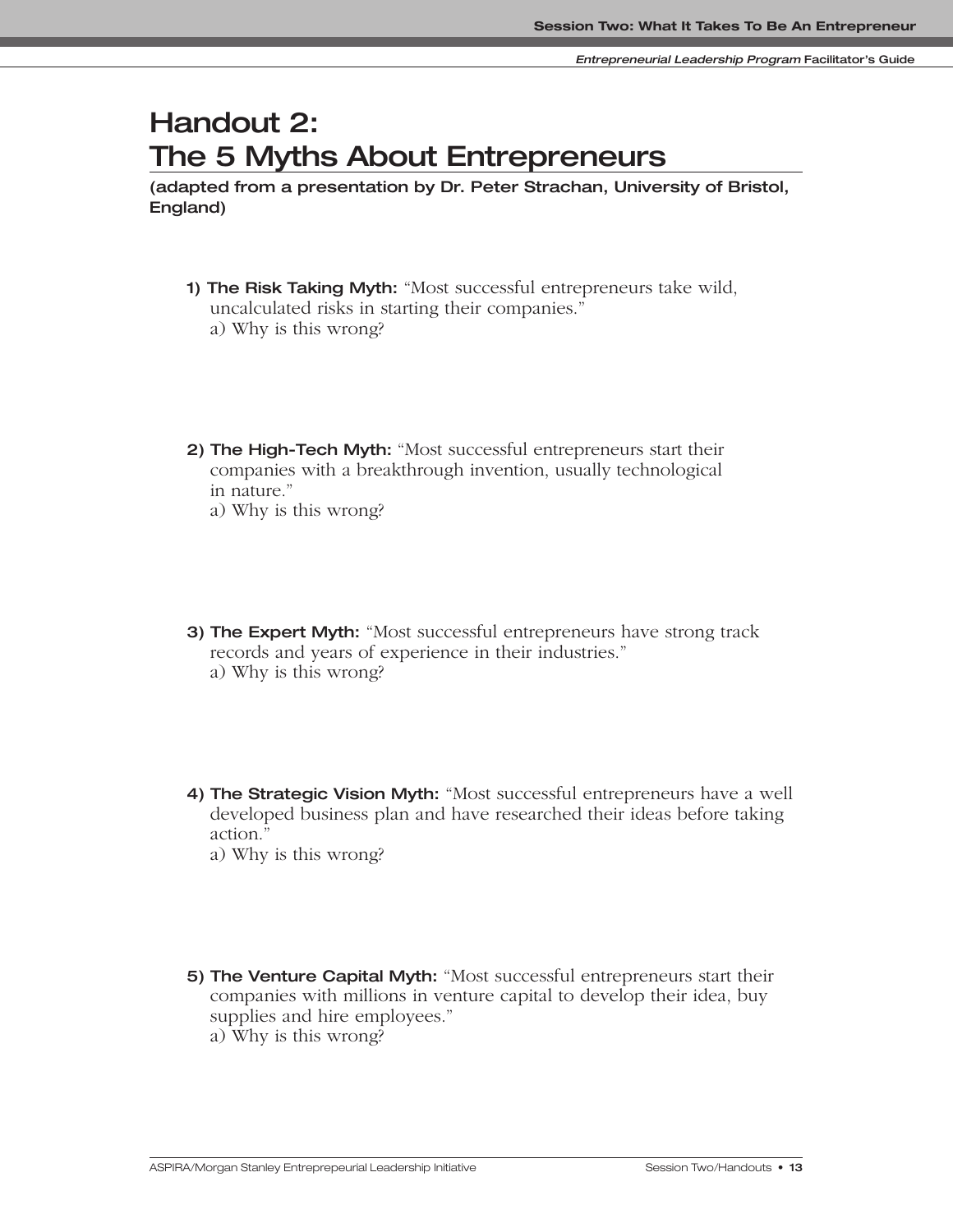# **Handout 3: The Ten Commitments of Leadership**

**(Kouzes & Posner)**

### **1) Search out challenging opportunities to change, grow, innovate and improve**

- Treat every job as an adventure
- Treat every new assignment as a start-over, even if it isn't
- Question the status quo
- Send people shopping for ideas
- Put idea gathering on your own agenda
- Go out and find something that needs fixing
- Assign people to the opportunities
- Renew your teams
- Add adventure and fun to everyone's work
- Take a class: learn a new skill

### **2) Experiment, take risks, and learn from the accompanying mistakes**

- Set up little experiments
- Make it safe for others to experiment
- Work with ideas that sound strange initially
- Honor your risk takers
- Debrief every failure as well as every success
- Model risk taking
- Encourage possibility thinking
- Maximize opportunities for choice

### **3) Envision an uplifting and ennobling future**

- Think first about your past
- Determine what you want
- Write an article about how you've made a difference
- Write a short vision statement
- Act on your intuition
- Test your assumptions
- Become a futurist
- Rehearse with visualizations and affirmations

### **4) Enlist others in a common vision by appealing to their values, interests, hopes and dreams**

- Identify your followers
- Find the common ground
- Develop your interpersonal competence
- Breathe life into your vision
- Speak positively
- Speak from the heart
- Make the intangible tangible
- Listen first- and often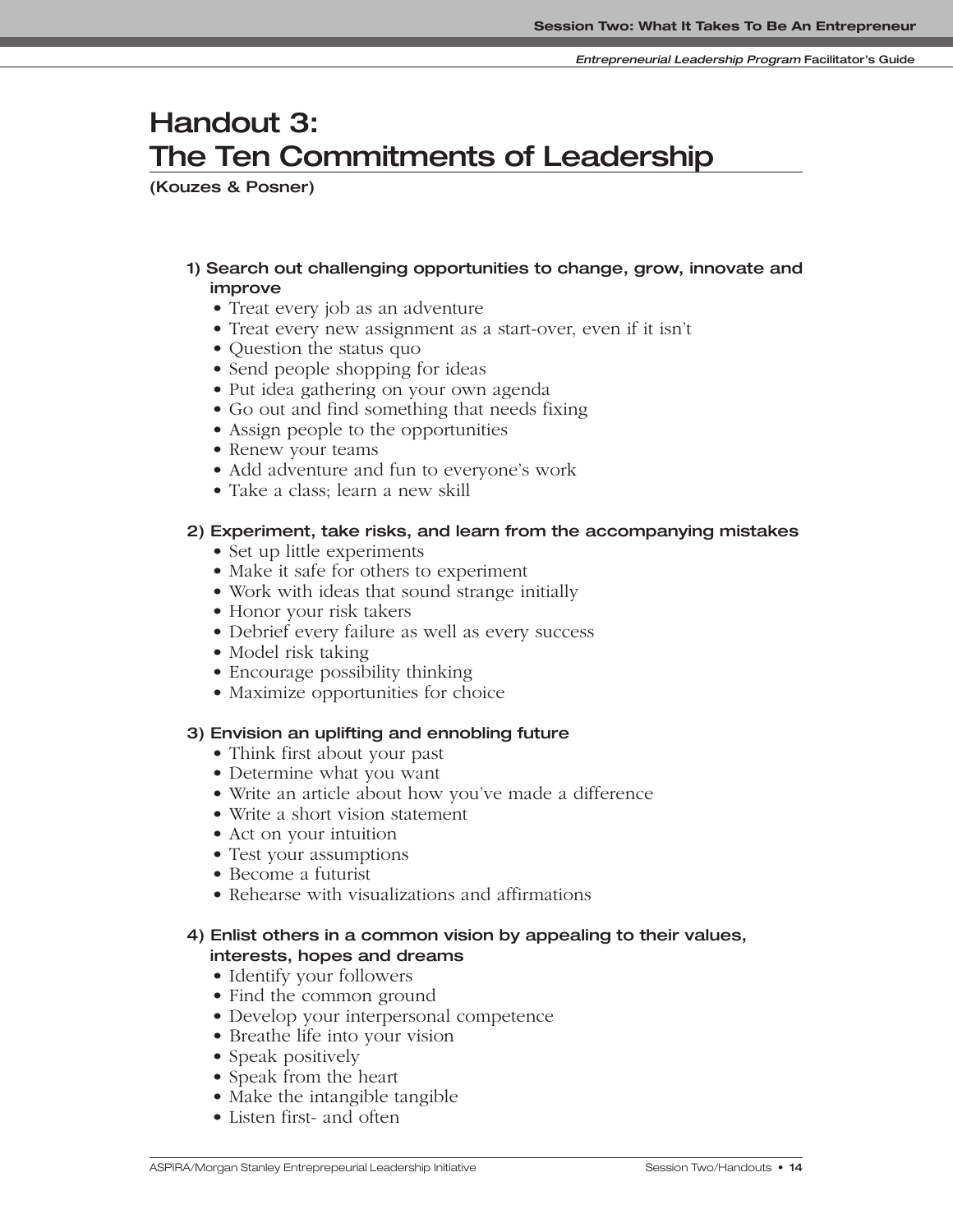### **5) Foster collaboration by promoting cooperative goals and building trust**

- Always say we
- Increase interactions
- Focus on gains, not losses
- Make a list of alternative currencies (tangible and intangible resources)
- Form planning and problem-solving partnerships
- Assess how well the organization works together
- Go first (show others that you trust them with important information about yourself, open up, and admit mistakes)

### **6) Strengthen people by giving power away, providing choice, developing competence, assigning critical tasks, and offering visible support**

- Enlarge people's sphere of influence assign non-routine jobs, let the employees show responsibility and leadership
- Make sure delegated tasks are relevant
- Educate, educate, educate
- Make connections, form strategic relationships
- Make heroes of other people

### **7) Set the example by behaving in ways that are consistent with shared values**

- Take a look in the mirror (self knowledge)
- Write your leadership credo including your personal values
- Open a dialogue about personal and shared values
- Trade places with co-workers
- Be dramatic go out of your way to get your point across

### **8) Achieve small wins that promote consistent progress and build commitment**

- Take it personally
- Make a plan

### **9) Recognize individual contributions to the success of every project**

- Be creative about rewards and recognition and give them personally
- Make recognition public
- Provide feedback en route
- Find people who are doing things right

### **10) Celebrate team accomplishments regularly**

- Be a cheerleader
- Have fun
- Determine your social network and bolster it
- Stay in love with your job

### **—Kouzes and Posner**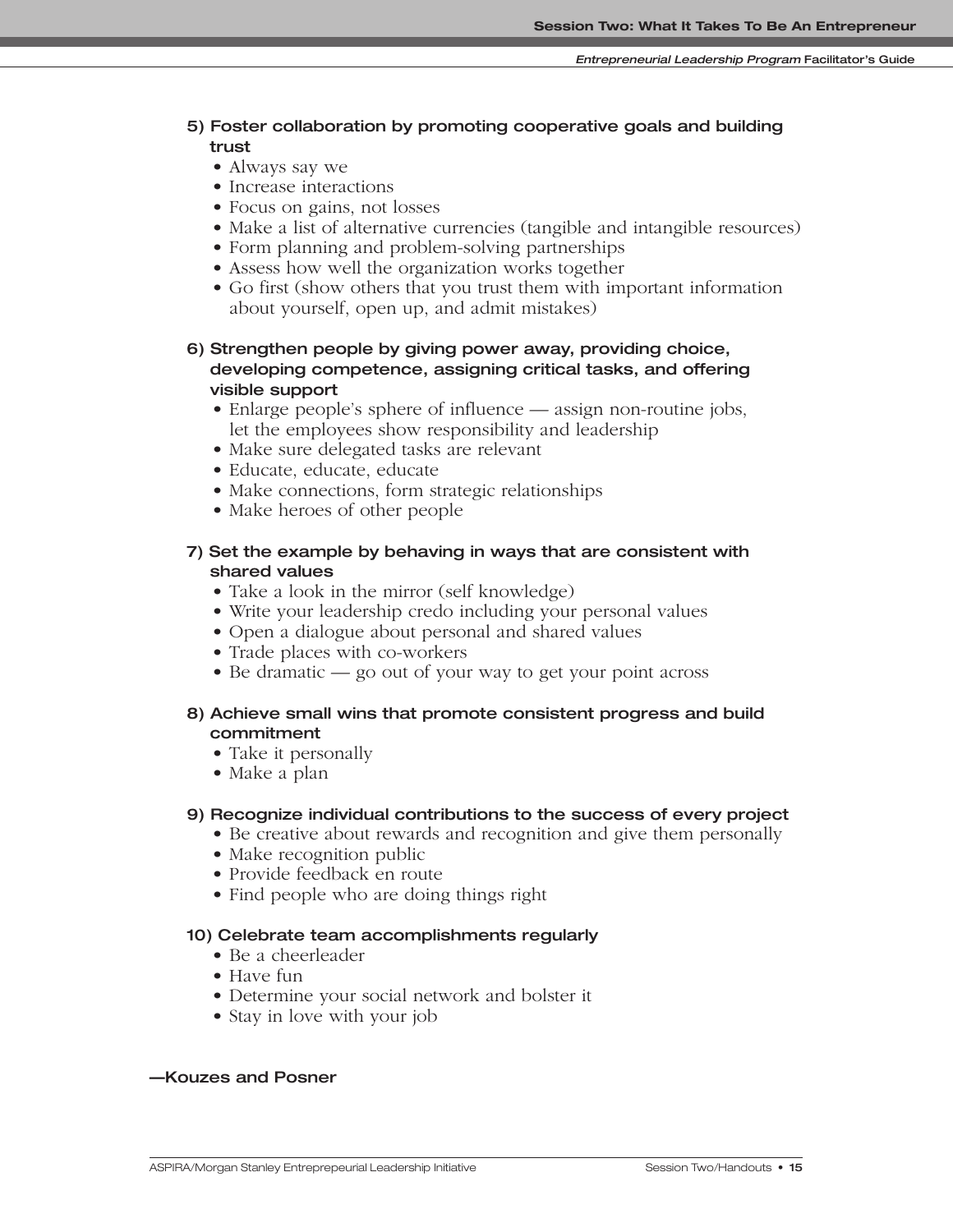# **Handout 4: The Three Pillars of Leadership**

# **Entrepreneurial leaders can fall under these three leadership styles**

### **I. Visionary Evangelist**

Persuades employees to work toward his/her vision of the future. Creates, sells, and drives the strategy of the organization. Serves as the spokesperson for the organization and demonstrates confidence in its potential for success. Takes charge, pushes for action and instills a sense of urgency to achieve the organization's goals.

- Very bright get to core issues quickly
- Creative and visionary yet realistic and savvy
- Inspirational motivators
- Open to new ideas will seek others advice before making a decision
- Learn from mistakes & failures
- Willing to take risks but also like to have a plan
- Make firm, clear cut decisions
- High level of drive & desire to achieve excellence
- Confident but understand their limits
- Enthusiastic & passionate love their work & their product
- Can sell ideas, influence & negotiate
- Make good first impression
- Enjoy positions of influence

### **II. Team and Consensus Builder**

Develops teamwork, commitment, alignment and employee motivation by involving, empowering and creating a positive work environment. Develops loyalty by investing in building relationships with others and by showing interest in employees needs, growth and career development. Is open to their ideas and willing to share power.

- Develop loyalty by showing interest, talking to people & investing in relationships
- Sociable, friendly, warm, supportive & approachable
- Read people & situations accurately diplomatic, tactful & astute
- Persuasive know how to influence and win others over to their side
- Put group interest ahead of self-interest
- Liberal with praise & encouragement
- Balance emphasis on people & results
- Trusted & credible strong values, high integrity, conscientious
- Open & forthright no hidden agendas
- Teambuilder emphasize cooperation & alignment
- Empowering style